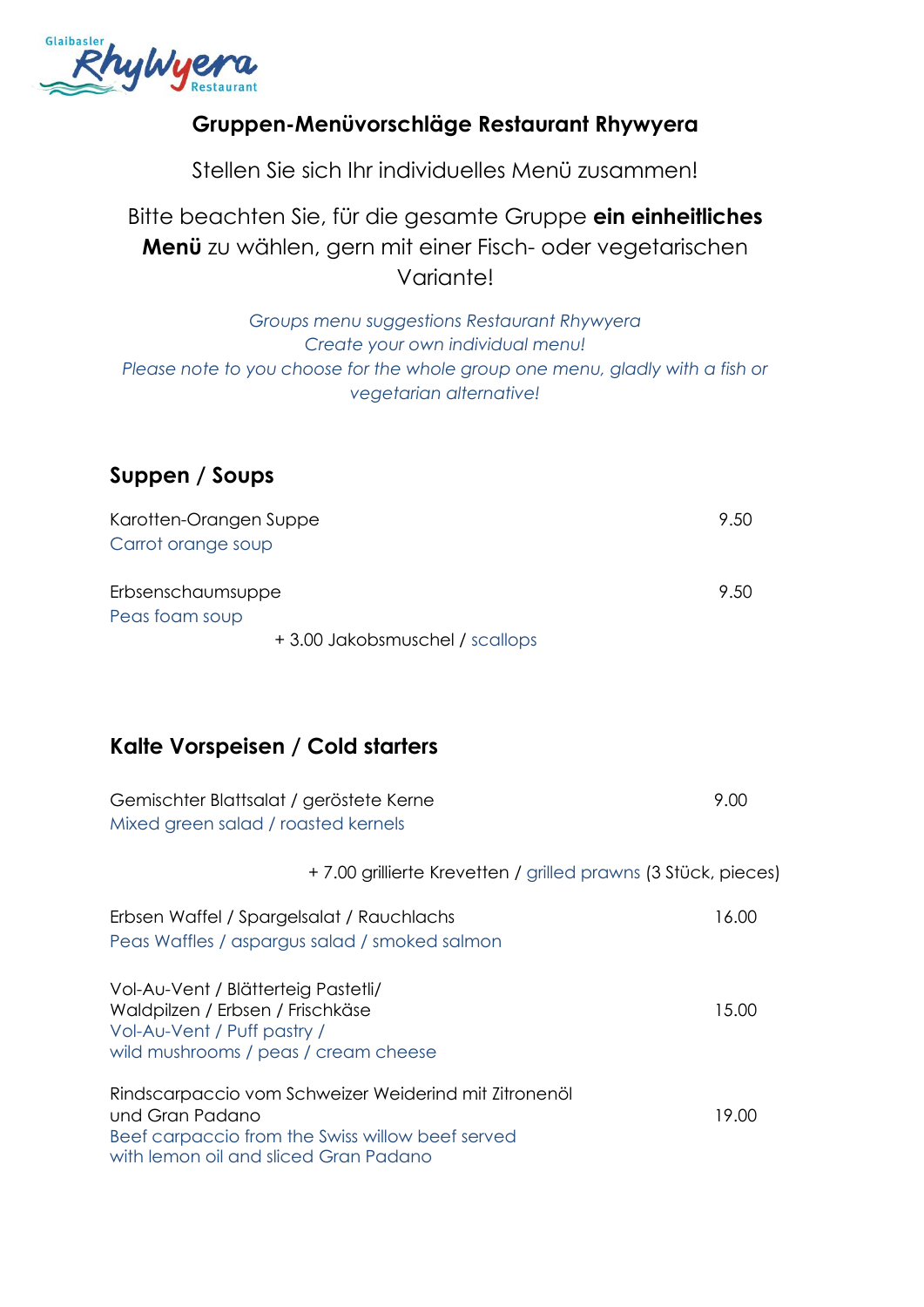

# **Vegetarische Hauptgänge/Vegetarian main dishes**

| Weisser Spargel / Sauce Hollandaise / neu Kartoffeln<br>White asparagus / Sauce Hollandaise / new potatoes                                                                           | 38.00 |
|--------------------------------------------------------------------------------------------------------------------------------------------------------------------------------------|-------|
| +7.00 Rohschinken / raw ham                                                                                                                                                          |       |
| Risotto / Rotschimmelkäse/ Frühlingsgemüse<br>Risotto / moldy cheese/ spring vegetables                                                                                              | 26.00 |
| Tagliolini mit Zucchetti-Rucola Pesto / Anti Pasti / Belper Knolle<br>Tagliolini with courgette rocket pesto / antipasti / swiss hard cheese                                         | 28.00 |
| Fisch / Fish                                                                                                                                                                         |       |
| Gebratene Rotbarbe / Stampfkartoffeln / Chorizo /<br>Saisongemüse / Zitrus Vinaigrette<br>Red mullet / mashed stamp potatoes / chorizo /<br>seasonal vegetables/ Citrus Vinaigrette  | 34.00 |
| Lachs Saltimbocca / Spargelrisotto<br>Salmon Saltimbocca / asparagus risotto                                                                                                         | 37.00 |
| Fleisch / Meat                                                                                                                                                                       |       |
| Maispoulardenbrust / Portwein Jus /<br>Tagliatelle / Saisongemüse<br>Corn chicken breast / Port Wine jus,<br>Tagliatelle / seasonal vegetables                                       | 38.00 |
| Geschmorte Kalbsbraten / Pilzrahmsauce /<br>frische Tagliolini / Saisongemüse<br>Braised veal / mushroom cream sauce/<br>fresh Tagliolini / seasonal vegetable                       | 42.00 |
| Kalbs-Schnitzel / Bärlauch Risotto / Saisongemüse<br>Veal escalope / wild garlic risotto / seasonal risotto                                                                          | 42.00 |
| Rinds Entrecôte / Rosmarin Jus / Grillierter grüner Spargel /<br>Gnocchi / glasierte Zwiebel<br>Beef Entrecôte / Rosemary jus / grilled green asparagus /<br>Gnocchi / glaced onions | 48.00 |
| Rinderragout Bourguignon /<br>Kartoffel Sellerie Stampf / Röstgemüse<br>Beef ragout Bourguignon /<br><b>Potato Celery Mashed / Roasted Vegetables</b>                                | 38.00 |